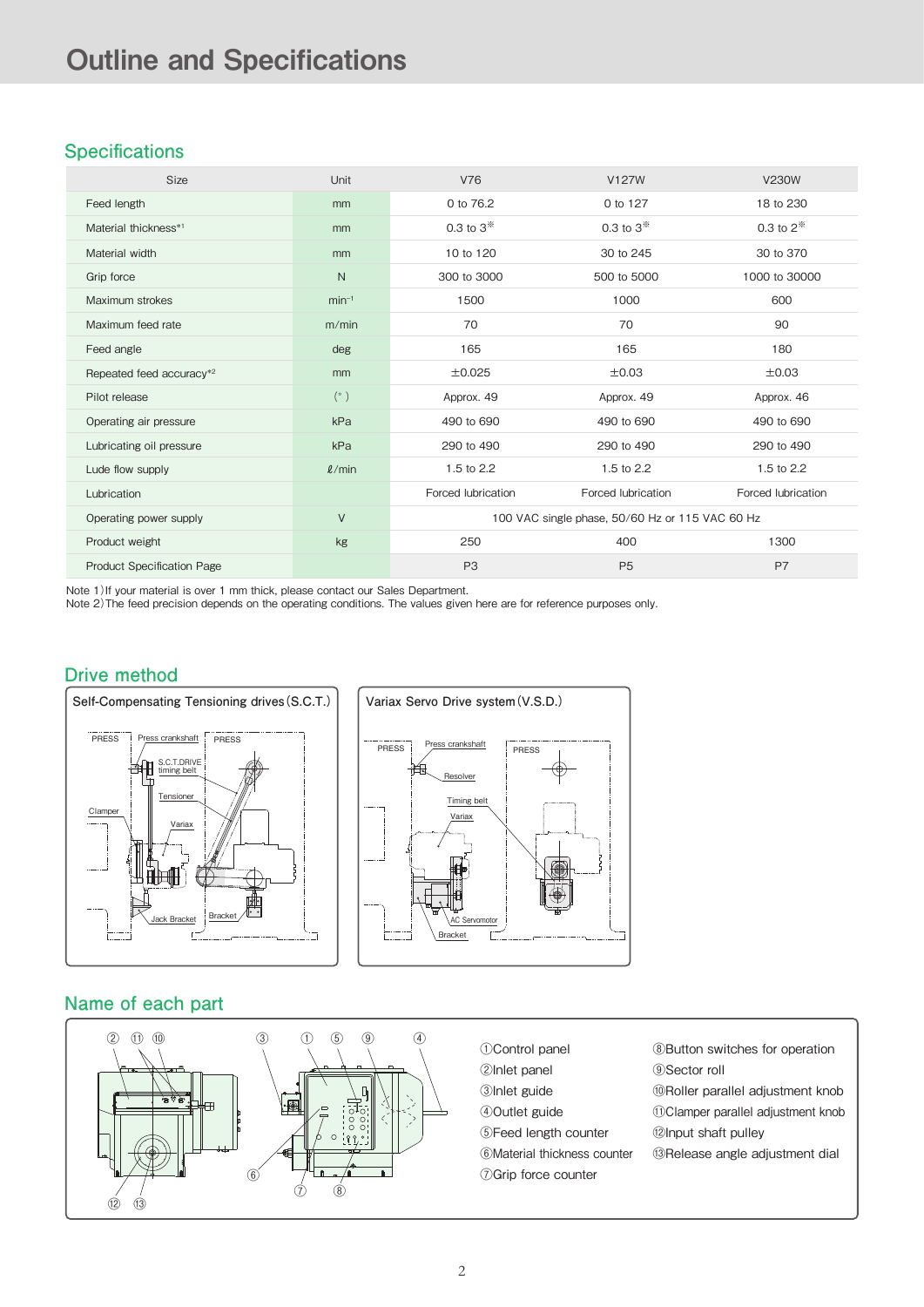### **Dimensions**

[Unit:mm]



# **Specification table**

|                   |                    | Characteristic              | Data               |
|-------------------|--------------------|-----------------------------|--------------------|
| 0 to 76.2         | $\lceil mm \rceil$ | Operating air pressure      | 490 to 6           |
| $0.3$ to $3^{*1}$ | [mm]               | Lubricating oil pressure    | 290 to 4           |
| 300 to 3000       | [N]                | Lude flow supply            | $1.5$ to $2$       |
| 10 to 120         | [mm]               | Operating power supply      | 100 VAC single pha |
| 1500              | $\text{fmin}^{-1}$ | Product weight              | 2                  |
| 70                | [m/min]            |                             |                    |
| 165               | [deg]              | Recommended lubrication oil | Shell Omala        |
| $\pm 0.025^{*2}$  | [mm]               | Lubrication system          | Forced lubi        |
| Approx. 49        | [deg]              | Housing color               | 5Y7/               |
| Full adjustable   |                    | Operation panel color       | 2.5Y9/             |
|                   |                    | Data                        |                    |

| Characteristic              | Data                 |                                     |
|-----------------------------|----------------------|-------------------------------------|
| Operating air pressure      | 490 to 690           | [kPa]                               |
| Lubricating oil pressure    | 290 to 490           | [kPa]                               |
| Lude flow supply            | 1.5 to 2.2           | $\lceil \ell / \text{min} \rceil$   |
| Operating power supply      | 100 VAC single phase | [V]                                 |
| Product weight              | 250                  | [kg]                                |
|                             |                      |                                     |
| Recommended Jubrication oil | Shell Omala S2 G 68  |                                     |
| Lubrication system          | Forced lubrication   |                                     |
| Housing color               | 5Y7/1                |                                     |
| Operation panel color       | 2.5Y9/0.2            |                                     |
|                             |                      | $1[N \cdot m] = 0.102[kgf \cdot m]$ |

\*1 If your material is over 1 mm thick, please contact our Sales Department.

\*2 The feed precision depends on the operating conditions. The values given here are for reference purposes only.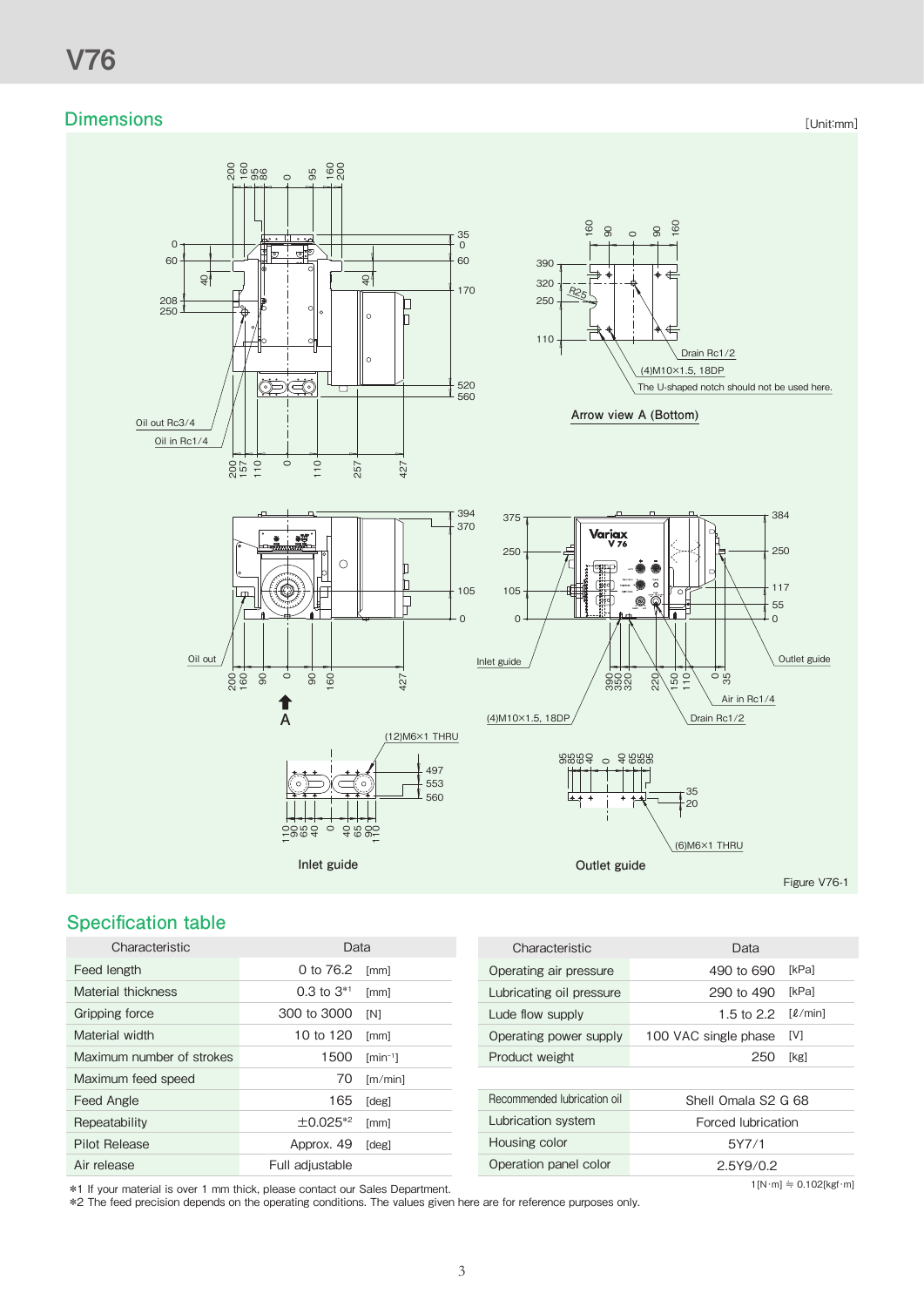



#### **Oil pump**





### **Sector roll**

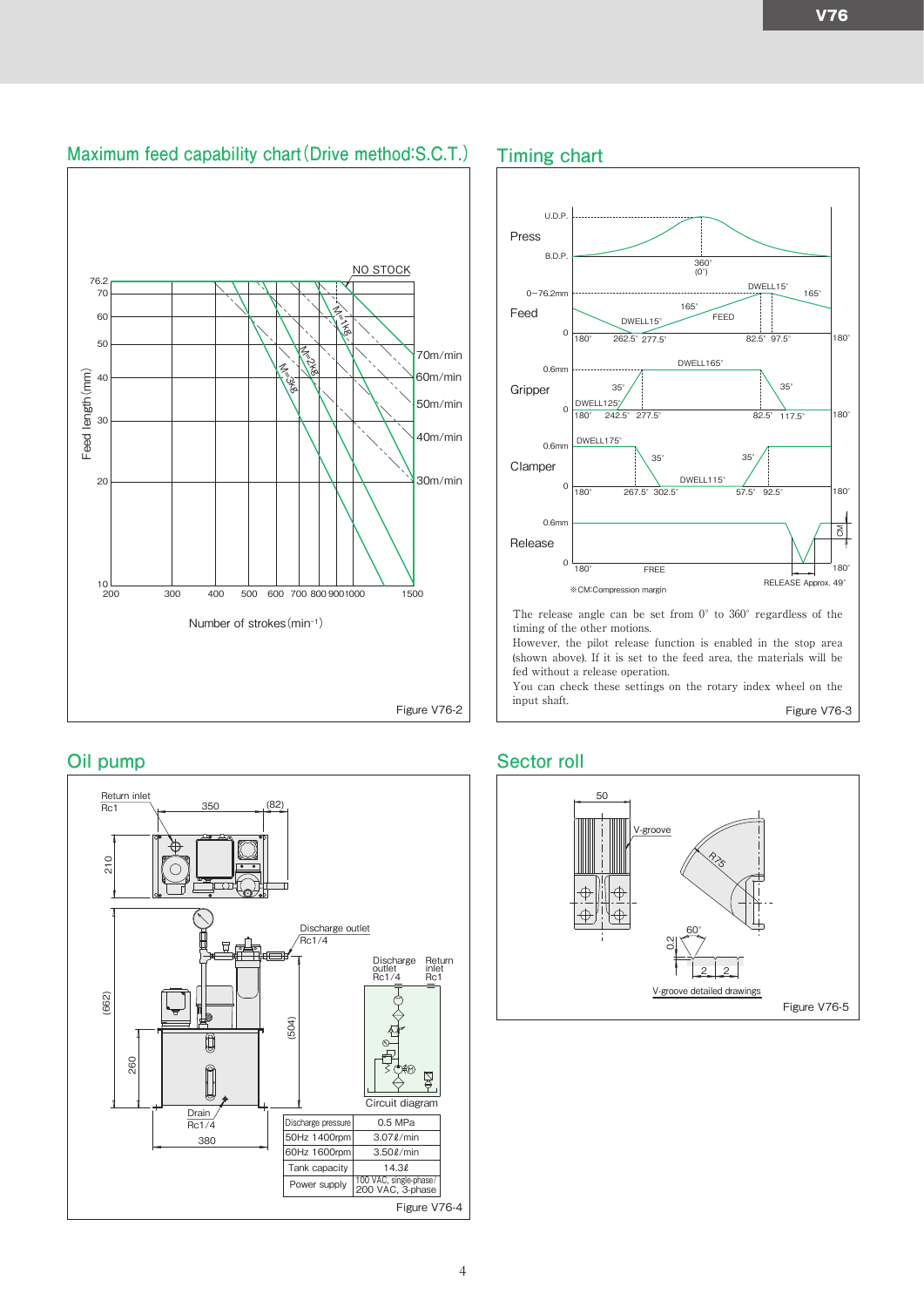# **Dimensions**

[Unit:mm]



# **Specification table**

| Characteristic            | Data            |                                 |
|---------------------------|-----------------|---------------------------------|
| Feed length               | 0 to 127        | [mm]                            |
| Material thickness        | $0.3$ to $3*1$  | [mm]                            |
| Gripping force            | 500 to 5000     | [N]                             |
| Material width            | 30 to 245       | [mm]                            |
| Maximum number of strokes | 1000            | $\lceil \text{min}^{-1} \rceil$ |
| Maximum feed speed        | 70              | [m/min]                         |
| Feed Angle                | 165             | [deg]                           |
| Repeatability             | $\pm 0.03^{*2}$ | [mm]                            |
| Pilot Release             | Approx. 49      | [deg]                           |
| Air release               | Full adjustable |                                 |

| Characteristic              | Data                 |                                          |
|-----------------------------|----------------------|------------------------------------------|
| Operating air pressure      | 490 to 690           | [kPa]                                    |
| Lubricating oil pressure    | 290 to 490           | [kPa]                                    |
| Lude flow supply            | 1.5 to $2.2$         | $\lceil \ell / \text{min} \rceil$        |
| Operating power supply      | 100 VAC single phase | [V]                                      |
| Product weight              | 400                  | [kg]                                     |
|                             |                      |                                          |
| Recommended lubrication oil | Shell Omala S2 G 68  |                                          |
| Lubrication system          | Forced lubrication   |                                          |
| Housing color               | 5Y7/1                |                                          |
| Operation panel color       | 2.5Y9/0.2            |                                          |
|                             |                      | $1[N \cdot m] \doteq 0.102[kgf \cdot m]$ |

\*1 If your material is over 1 mm thick, please contact our Sales Department.

\*2 The feed precision depends on the operating conditions. The values given here are for reference purposes only.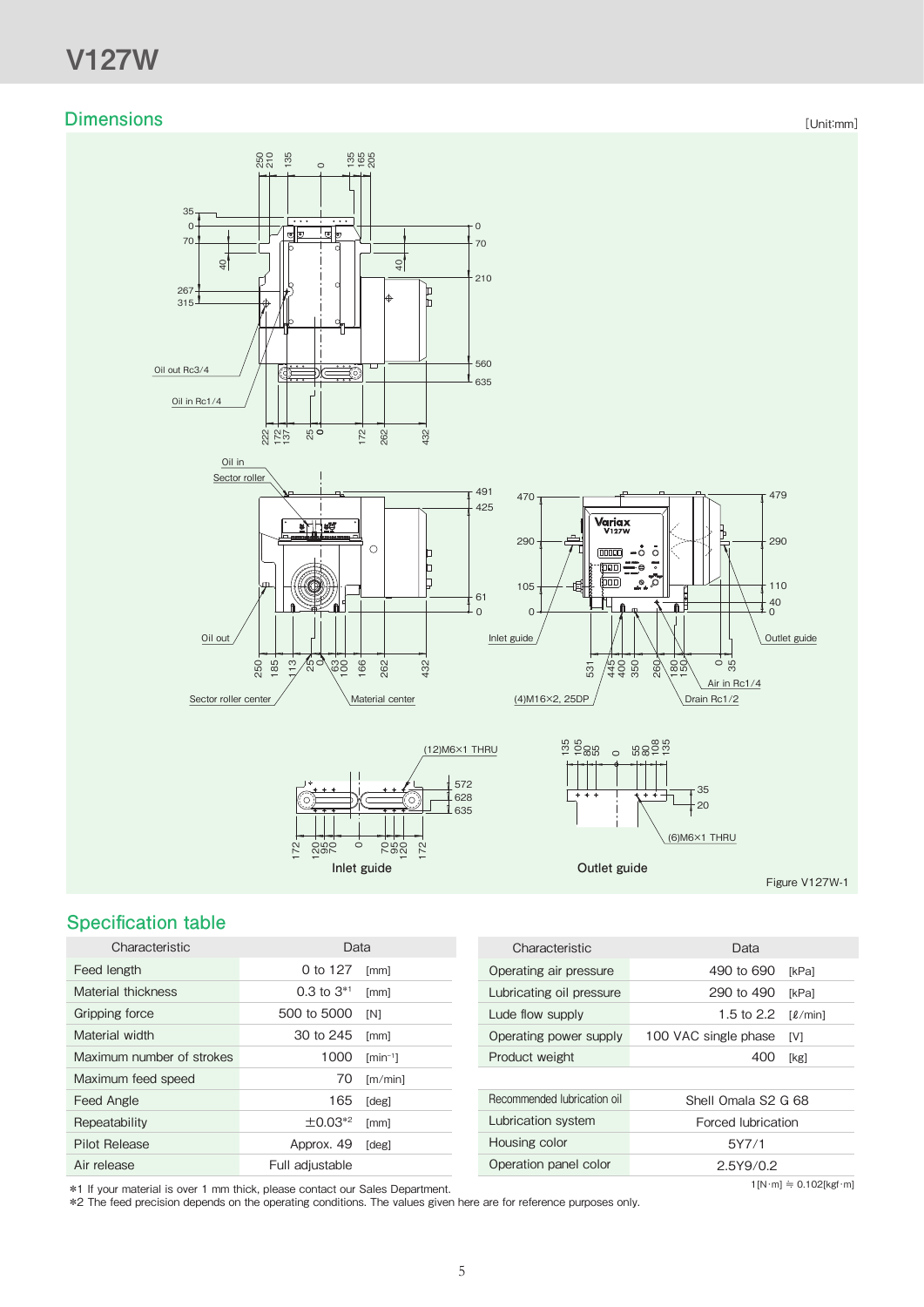# **Maximum feed capability chart(Drive method:S.C.T.) Timing chart**



#### **Oil pump**





### **Sector roll**

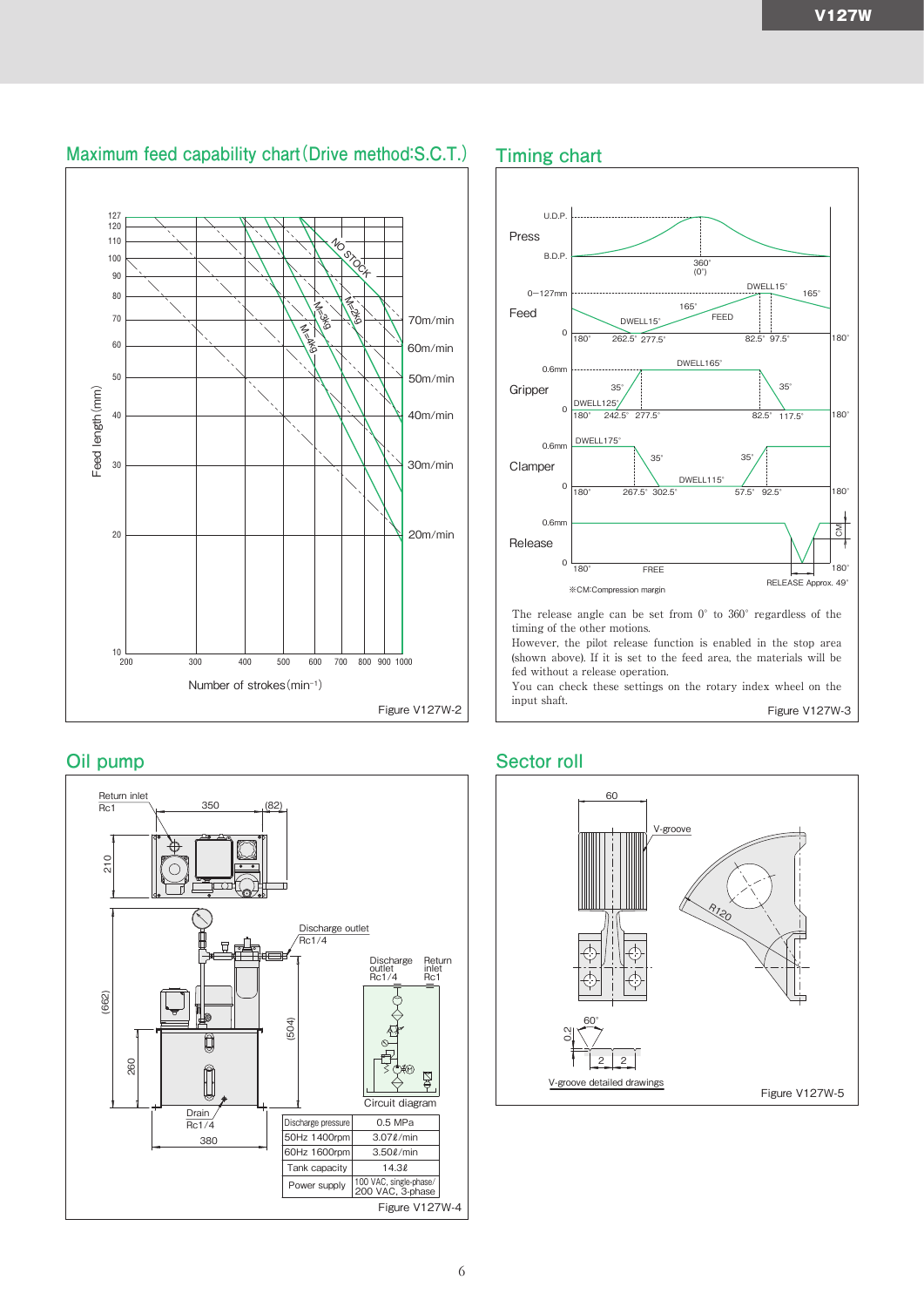# V230W

### **Dimensions**

[Unit:mm]



# **Specification table**

| Characteristic            | Data            |                                 |       |
|---------------------------|-----------------|---------------------------------|-------|
| Feed length               | 18 to 230       | [mm]                            | Oper  |
| Material thickness        | 0.3 to $2^{*1}$ | [mm]                            | Lubr  |
| Gripping force            | 1000 to 3000    | [N]                             | Lude  |
| Material width            | 30 to 370       | [mm]                            | Oper  |
| Maximum number of strokes | 600             | $\lceil \text{min}^{-1} \rceil$ | Proc  |
| Maximum feed speed        | 90              | [m/min]                         |       |
| Feed Angle                | 180             | [deg]                           | Recor |
| Repeatability             | $\pm 0.03^{*2}$ | [mm]                            | Lubr  |
| <b>Pilot Release</b>      | Approx. 46      | [deg]                           | Hous  |
| Air release               | Full adjustable |                                 | Oper  |
|                           |                 |                                 |       |

| Characteristic              | Data                 |                                   |
|-----------------------------|----------------------|-----------------------------------|
| Operating air pressure      | 490 to 690           | <b>IkPal</b>                      |
| Lubricating oil pressure    | 290 to 490           | <b>IkPal</b>                      |
| Lude flow supply            | 1.5 to 2.2           | $\lceil \ell / \text{min} \rceil$ |
| Operating power supply      | 100 VAC single phase | [V]                               |
| Product weight              | 1300                 | [kg]                              |
|                             |                      |                                   |
| Recommended lubrication oil | Shell Omala S2 G 68  |                                   |
| Lubrication system          | Forced lubrication   |                                   |
| Housing color               | 5Y7/1                |                                   |
| Operation panel color       | 2.5Y9/0.2            |                                   |
|                             |                      | $1[N \cdot m] = 0.102$ [kgf·m]    |

\*1 If your material is over 1 mm thick, please contact our Sales Department.

\*2 The feed precision depends on the operating conditions. The values given here are for reference purposes only.

 $1[N \cdot m] \doteq 0.102[\text{kgf} \cdot m]$